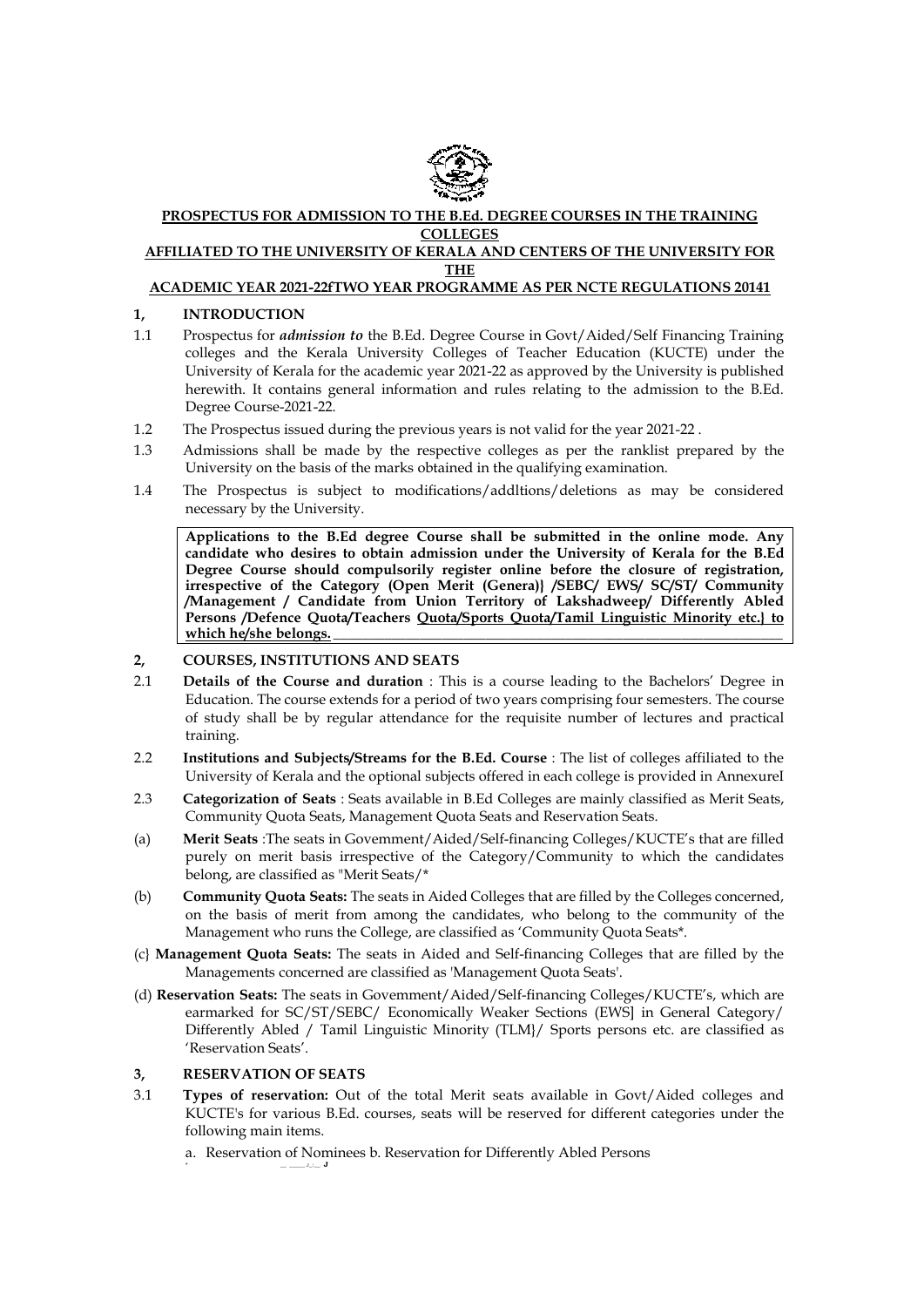- 3.1.1 **Reservation for Nominees:** 1 seat [Geography] shall be reserved in the Govt. College of Teacher Education, Thiruvananthapuram, for Lakshadweep candidates. The applicants under the above quota will be selected on the basis of existing rules.
- 3.1.2 **Reservation for Differently Abled Persons:** Five percent (5%) of the seats in Government/Aided colleges/KUCTEs are reserved for candidates with disabilities. (Deaf/Dumb candidates are not eligible for admission to B.Ed. Degree Courses], **Out of this, 50% of seats are reserved for Blind candidates (except for science optional).** (For more details, refer Clause 4.3 of the Prospectus).
- 3.1.3 **Special Reservation:**
	- (a) **Defence Quota (DQ) :1 seat** each in Government/Aided Colleges/KUCTEs (Also refer clause 4.2 (a) of the Prospectus).
	- (b) **Teachers Quota (TQ) :20 percent** of total seats in Government College (For teachers working in schools in the Government sector). (Also refer clause 4.2 (b) of the prospectus). They shall register only after getting the final list from the DPI.
	- (c) **Sports Quota : 1 seat** in each Government/Aided College/KUCTEs [Also refer clause 4.2(c) of the prospectus]
	- (d) **Tamil Linguistic Minority Quota:** 1 **seat** in Government College for Teacher Education, Thiruvananthapuram (for candidates from Tamil linguistic minority) (Also refer clause 4.2(d) of the prospectus).

3.1.4 **Mandatory Reservation** : Leaving the seats set apart for Nominees, Differently Abled Persons and special reservations, the remaining seats in a Govt college/and KUCTEs will be distributed as per the mandatory reservation principle as follows:

| Sl.No, |            | Category                                       |       | Percentage |  |
|--------|------------|------------------------------------------------|-------|------------|--|
| (A)    |            | <b>Open Merit</b>                              |       | 60%        |  |
| (B)    |            | Socially and Educationally Backward Classes    |       | 30%        |  |
|        | a.         | Ezhava (EZ)                                    | 9%    |            |  |
|        | b.         | Muslim (MU)                                    | 8%    |            |  |
|        |            | Other Backward Hindu (OBH)                     | 3%    |            |  |
|        | d.         | Latin Catholic (LC)& Anglo Indian (AI)         | 3%    |            |  |
|        | е.         | Dheevara and related communities (DV)          | 2%    |            |  |
|        |            | Viswakarma and related communities (VK)        | 2%    |            |  |
|        | $\sigma^*$ | Kusavan and related communities (KN)           | $1\%$ |            |  |
|        | h.         | Other Backward Christian (OBX)                 | $1\%$ |            |  |
|        |            | Kudumbi (KU)                                   | $1\%$ |            |  |
|        |            | <b>Scheduled Castes &amp; Scheduled Tribes</b> |       | 10%        |  |
|        | a.         | Scheduled Castes (SC)                          | 8%    |            |  |
|        | b.         | Scheduled Tribes (ST)                          | 2%    |            |  |

**In Aided Training Colleges, the existing pattern given below will be followed.**

| <b>S1.No.</b>         | <b>Seat Reservation</b>                                                                 | <b>Forward Community</b><br>Colleges                                           | <b>Backward Community</b><br>Colleges |  |
|-----------------------|-----------------------------------------------------------------------------------------|--------------------------------------------------------------------------------|---------------------------------------|--|
|                       | Open Ouota                                                                              | 55 percent                                                                     | 45 percent                            |  |
| Ш                     | <b>Scheduled Caste</b>                                                                  | 15 percent                                                                     | 15 percent                            |  |
| Ш                     | Scheduled Tribe                                                                         | 05 percent                                                                     | 05 percent                            |  |
| IV                    | <sup>^</sup> Community Quota                                                            | 10 percent                                                                     | 20 percent                            |  |
| $\overline{\text{V}}$ | **Management Quota: The remaining seats $(15%)$ after filling item $(I)$ to $(IV)$ will |                                                                                |                                       |  |
|                       |                                                                                         | be filled by the Educational Agency, (ie. Management) by the candidates of its |                                       |  |

be filled by the Educational Agency, (ie. Management) by the candidates of its own choice. The academic eligibility of such candidates shall be the same as prescribed in the Prospectus.

**\_\_\_\_\_\_\_\_There will be no special reservation for Transgender candidates \_\_\_\_\_\_\_\_\_\_\_\_**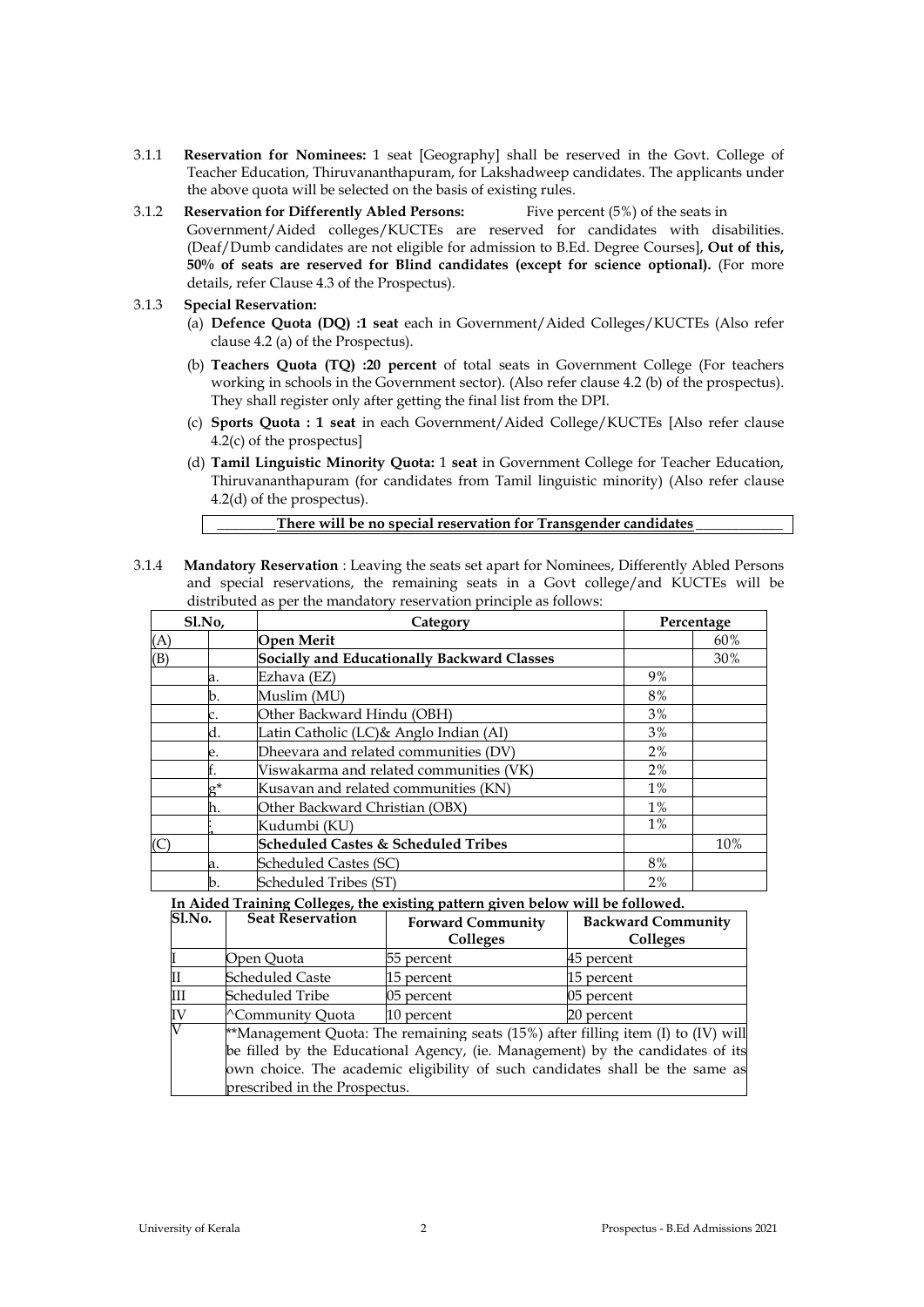**In Private Self Financing Colleges, 50%** of the total seats shall be filled by the management

### **Additional 10 percent of reservation for EWS would be operational without affecting the percentage reservations of SC/ST/SEBC/General and the same would not be applicable in case of Minority Institutions.**

from among candidates of their choice adhering to the eligibility conditions prescribed by the University. The remaining **50%** of the seats under Merit quota will be filled up on the basis of merit and by following the reservation policy of State Government, subject to the provisions in the clause 3.1.4 ( applicable to Govt, college and KUCTE's).

Community Quota : The seats under community quota in Aided colleges will be filled on the basis of merit and on the basis of community certificates issued by the Revenue Authorities/Parish Priest/any other competent authority. The candidates applying for community quota shall also register online. They shall submit the printout of the online registration along with community certificate and other necessary documents to the colleges concerned where they wish to apply for community quota. From the applications submitted, the college will prepare the ranklist of the eligible candidates on merit basis and the same will be published in the college notice board. The candidates in the ranklist will be notified by the college to appear for certificate verification and admission thereafter, if eligible. The schedule for submission of applications to the colleges, publication of ranklist and admission will be given to the colleges by the University. The unfilled seats under community quota will be filled on the basis of merit, if there are not enough suitable candidates from that community.

\*\*Management Quota : The candidates seeking admission to the management quota in Aided and Self Financing colleges shall also register online. They shall contact the colleges where he/she intends to take admission and submit the printout of the online registration application form to the colleges concerned.

#### **General Rules for conversion of vacant seats**

- **1.** If sufficient candidates are not available for filling the seats reserved for SC/ST candidates, the same will be notified in the media three times (on three different dates) and a separate allotment for SC/ST candidates will be made by the University. However, even after this, if SC/ST seats are still vacant, such seats in Government ColIeges/UIT's will be filled by candidates belonging to Other Eligible Communities [OEC) included in the Annexure IV of the Prospectus and in their absence, will be filled as per Government norms
- **2.** The seats unavailed by SEBC category candidates will be converted to Open Merit [General) quota in the final stage of admission process.
- **3.** The seats unavailed under categories special reservation/reservadon for nominees/ differently abled persons will be converted to Open Merit (General) quota in the final stage of admission process.

#### **4. CLAIMS FOR RESERVATION AND CERTIFICATES TO BE PRODUCED**

- (i) Claims for Mandatory Reservation must be made by a candidate at the time of submission of online application. Candidates should mention their claim in the relevant columns in the Personal and Academic Data Sheet They should also satisfy the eligibility conditions as per the Prospectus at the time of online registration.
- (ii) Candidates should produce all original documents to prove their claims made in the online application form at the time of admission before the Principal. **Claims that are not mentioned at the time of submission of online application will not be entertained even if supporting evidences are produced later on.** The claims for mandatory reservation once made cannot be altered by the candidate under any circumstances.
- (iii) Only candidates belonging to 'Keralite\* category (as defined in Clause 5.i) are eligible for claiming seats under Mandatory and Special Reservation quota unless otherwise specified in the prospectus.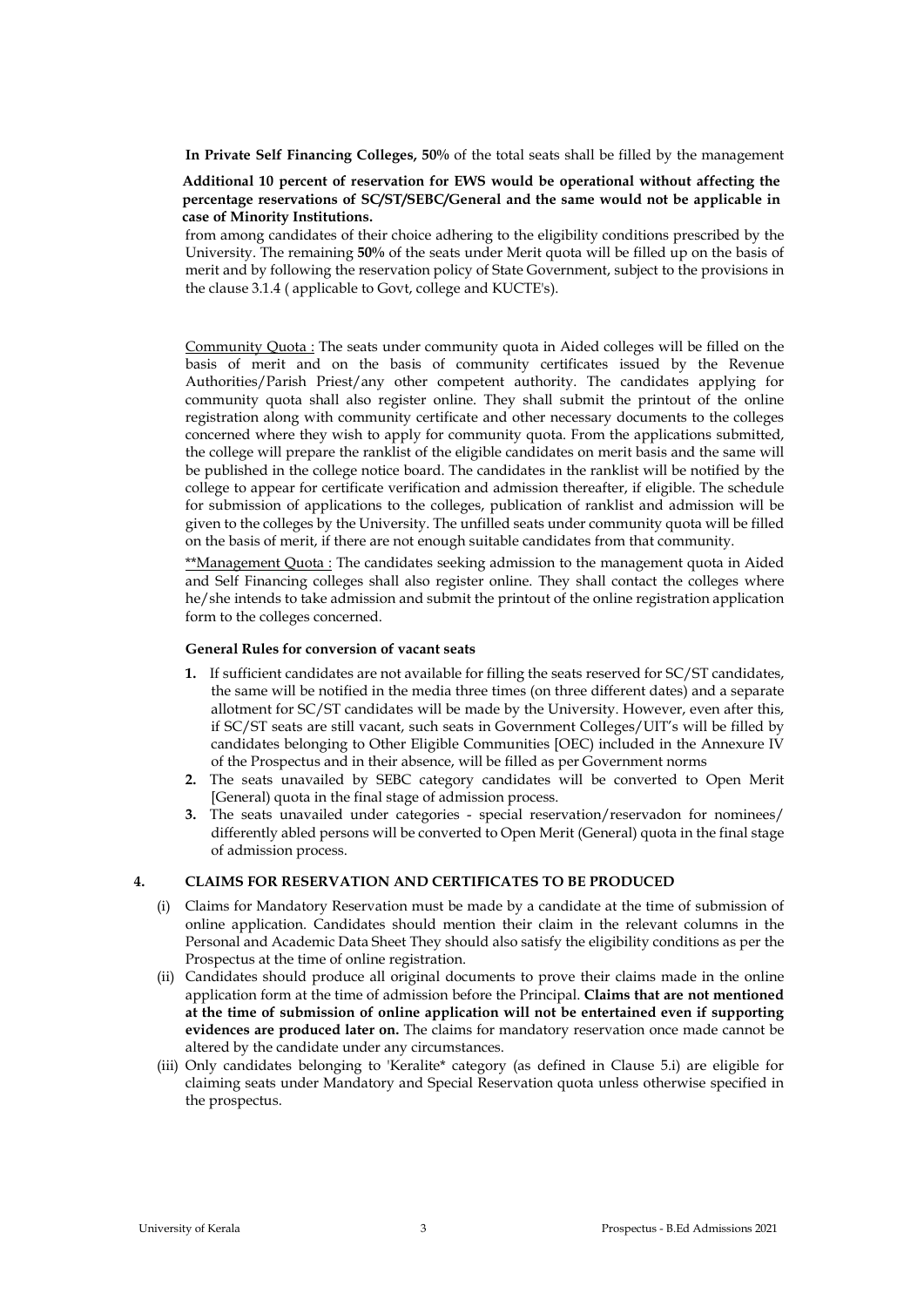### 4.1 **Claims for Mandatory Reservation**

4.1.1 **Claim for Communal reservation under 'Socially and Educationally Backward Classes (SEBC)** :Reservation of seats to the Socially and Educationally Backward Classes will be in accordance with the provisions contained in G.O. (P) 208/66/Edn. Dated 2.5.1966, as amended from time to time.

Candidates belonging to Ezhava, Muslim, Other Backward Hindus, Latin Catholic & Anglo Indians, Dheevara and related communities, Viswakarma and related communities, Kusavan and related communities, other Backward Christians and Kudumbi communities claiming reservation under SEBC quota should invariably produce 'Non Creamy Layer Certificate" obtained from the Village Officer concerned at the time of admission. Candidates belonging to Non Creamy Layer only are eligible for claiming reservation to SEBC category. List of communities under SEBC category are given in **Annexure** Il.Only the claims of the candidates of those communities that are included in the Annexure II of the Prospectus wilt be considered. Claims by candidates belonging to other communifciesjwhich are not included in Annexure 11. will be rejected, even if certificates from the concerned Revenue Officers have been obtained.

### 4.1.2 **Claim for Reservation under Scheduled Caste/Scheduled Tribe Quota**

- a. Candidates belonging to SC/ST communities allotted against merit seats or against the seats reserved for them are exempted from payment of fee at the time of admission. Candidates claiming reservation under Scheduled Castes/Scheduled Tribes quota should obtain the Caste/Community Certificate from the Village Officer/Tahsildar. (See Annexure III and Annexure IV for list of SC and ST]
- b. *Warning: Those who produce false SC/ST Certificate for claiming reservation under SC/ST quota shall be liable for penalties as per rules.*

### 4.1.3 **Claim of OEC candidates against the un-availed seats of SC/ST candidates.**

Other Eligible Community (OEC) candidates are eligible for the un-availed seats, if any, under SC/ST quota. The communities given in Annexure V only are eligible for such unavailed seats, if any, under SC/ST quota (G.O.(Ms)No.l4/2017/BCDD dated 02.08.2017). OEC candidates who possess 'Non Creamy Layer Certificate' obtained from the Village Officer concerned alone are eligible for such seats.

**Note :Converted Christians do not come under the SC/ST category. They belong to OEC category. (Ref. Annexure V for list of OEC)**

# 4.1.4 **Claim for fee concession to OEC candidates.**

Candidates belonging to Other Eligible Communities are exempted from payment of fee at the time of admission to B.Ed Degree Course under Government/Community quota irrespective of annual family income as per G.O (MS) No. 36/07/SCSTDD, dated: 03.07.2007. **(Communities listed in Annexure V).**

OEC candidates will be granted the fee concession based on the Non-Creamy Layer Certificate. But those OEC candidates who do not come under Non-Creamy Layer category should produce the Community Certificate obtained from the village officer at the time of admission for availing the fee concession.

# 4.1.5 **Claim for fee concession to the candidates who get OEC educational assistance.**

As per the G.O.(Ms) 10/2014/BCDD dated 23.05.2014, 30 communities from state OBC list are selected for OEC educational assistance subjected to a maximum of Rs. 6 Lakh annual income. **(Communities listed in Annexure V.A)** They should provide Community and Income Certificates from the Village Officer at the time of admission.

# 4.1.6 **Claim for reservation under Economically Weaker Sections (EWS):**

The candidates belonging to FORWARD COMMUNITIES who are economically backward are eligible for EWS reservation. Such candidates must produce either of the certificates from the village officer namely "The applicant belonging to Anthyodaya Anna Yojana (AAY) and Priority House Hold (PHH) category" or "The income and assets certificate for Economically Weaker Sections (EWSs) in General Category".(Format of certificates are given in Annexure VII & VIII]. Ration Card or BPL Certificate is NOT a valid document to avail EWS reservation. Candidates who enjoy Communal Reservation such as SEBC, SC/ST are NOT eligible for EWS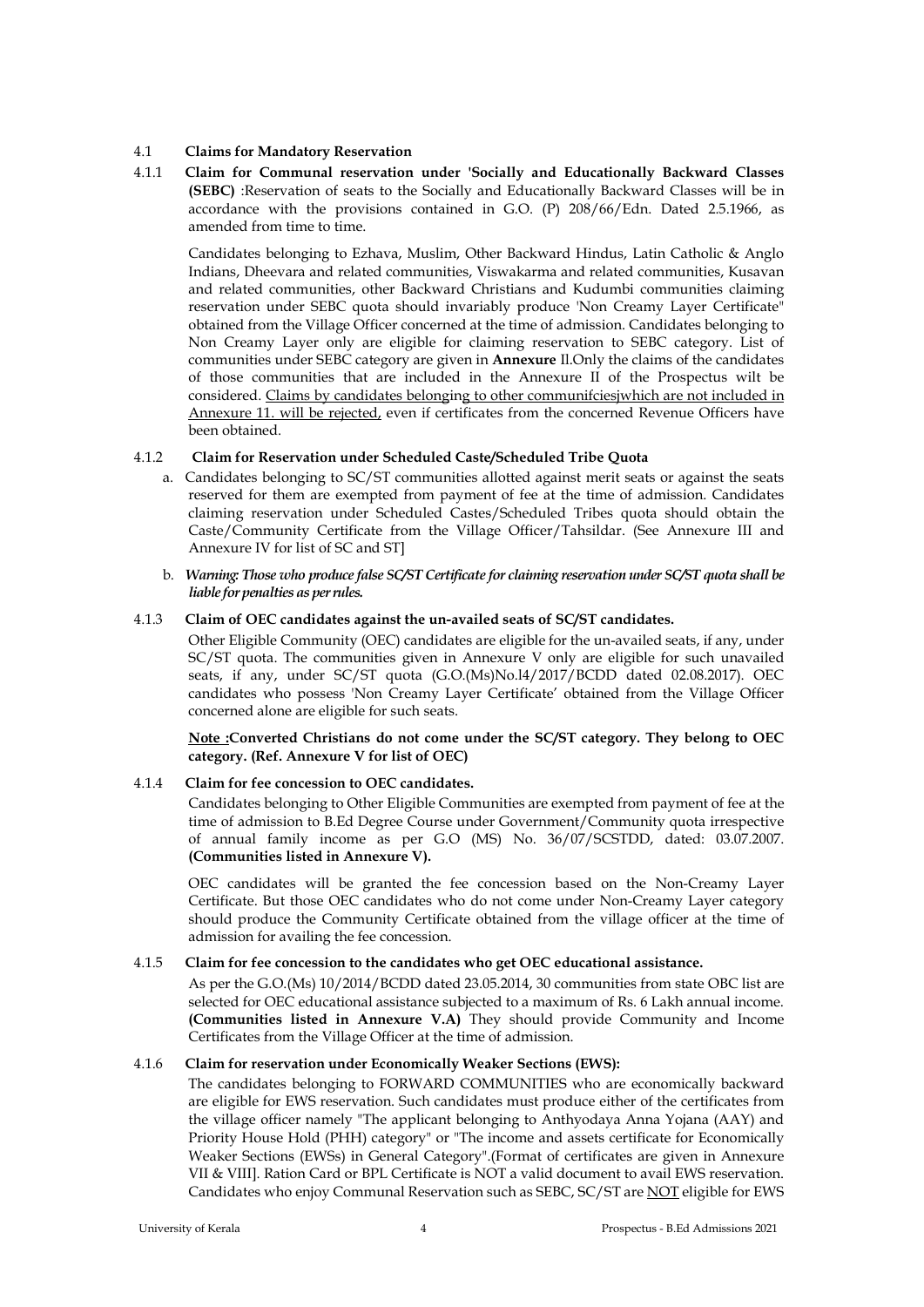reservation. The reservation under EWS category is not applicable for colleges having minority status.

# 4.2 **Special reservation categories:**

- a. **Defence Quota (DQ)** : Children of Ex-servicemen or Ex-servicemen themselves, Dependents of Serving Defence personnel (son/daughter/wife/ husband only], Dependent of Defence personnel killed/missing/disabled in action and Son/daughter/widow of Defence personnel, who died-in-harness, are eligible to be considered for this reservation. **There is no separate reservation for any of the above categories.** Applicants will have to submit the relevant certificate applicable to them in support of the claim, at the time of admission.
- i. **Children of Ex-servicemen or Ex-servicemen themselves,** applying under this category should produce a certificate in proof of their claim obtained not earlier than 6 months from the date of application, from the Military Authorities of State/Zilla Sainik Welfare Officer to the effect that he/she is the son/daughter of Ex-serviceman or an Ex-serviceman himself/herself, at the time of admission. The certificate should clearly show that the benefit has not been given to any other member of the family. **In the absence of the certificate, the claim will not be considered.**
- ii. **Dependent of Defence Personnel killed/missing/disabled in action** claiming reservation under this category should produce a certificate in proof of their claim obtained not earlier than six months, from the Military Authorities or State/Zilla Sainik Welfare Officer to the effect that he/she Is the son/daughter/widow of the defence person who was killed in action or missing in action or disabled, at the time of admission. In the case of disabled personnel, the certificate should specify that the concerned persons was/is in receipt of disability pension.
- iii. **Son/Daughter/Widow of Defence Personnel,** who died-in-harness claiming this reservation should produce certificate, from Military Authorities or State/Zilla Sainik Welfare Officer to the effect that the defence personnel had died while in service, at the time of admission.
- iv. **Children of Serving Defence Personnel,** seeking reservation under this category, should produce a certificate obtained from the Officer commanding of their parent to the effect that, the candidate is the son/daughter of serving defence personnel, with details of the station where he/she works at present. Certificate obtained for other purposes will not be considered.
- b. **Teachers Quota (TQ)** : Twenty percent of the total seats in Government College are reserved under this quota, and eligible candidates for this quota will be selected by the Director of Public Instruction (DPI) as per existing rules.
- c. **Sports Quota:** One seat each in Govemment/Aided Colleges is reserved under this category. **Candidates who claim reservation under Sports Quota shall forward the original application form to the Sports Council and submit a copy of the application to tiie College concerned.** The seat will be filled on intimation from Sports Council.
- d. **Tamil Linguistic Minority Quota:** One seat in Government College for Teacher Education, Thiruvananthapuram is reserved for candidates from Tamil Linguistic minority, who should have studied Tamil as one of the language at SSLC level and whose mother language is Tamil, The candidate has to produce a certificate to this effect either from the Village officer/Tahsildar or from the MP/MLA of the area where he/she permanently resides.
- 4.3 **Reservation for Differently Abled Persons:** Five percent (5%) of the seats are reserved for candidates with benchmark disability (as per clause 32(1) of chapter VI, The Rights of Persons with Disabilities Act, 2016). As per Clause 2 (r), Chapter I of the Rights of Persons with Disabilities Act, 2016, 'Person with benchmark disability\* means a person with not less than 40% of a specified disability where specified disability has not been defined in measurable terms and includes a person with disability where specified disability has been defined in measurable terms, as certified by the certifying authority. Candidates who have a minimum of 40% disability alone will be eligible to apply for this quota. **Candidates seeking admission under Differently Abled category should submit the 'Certificate of disability', issued not earlier than 5 years prior to the submission of application, by the District Medical Board or bodies of higher status, certifying the degree of percentage of disability. The Permanent Disability Card issued by the State Government is also considered.**

**Deaf/dumb candidates are not eligible for admission to the B.Ed. courses.** Fifty percent seats under this category will be reserved for 'Blind' candidates [except for science optional].

**5. CRITERIA OF ELIGIBILITY FOR ADMISSION.** Nativity: Only Indian Citizens are eligible for admission to professional courses unless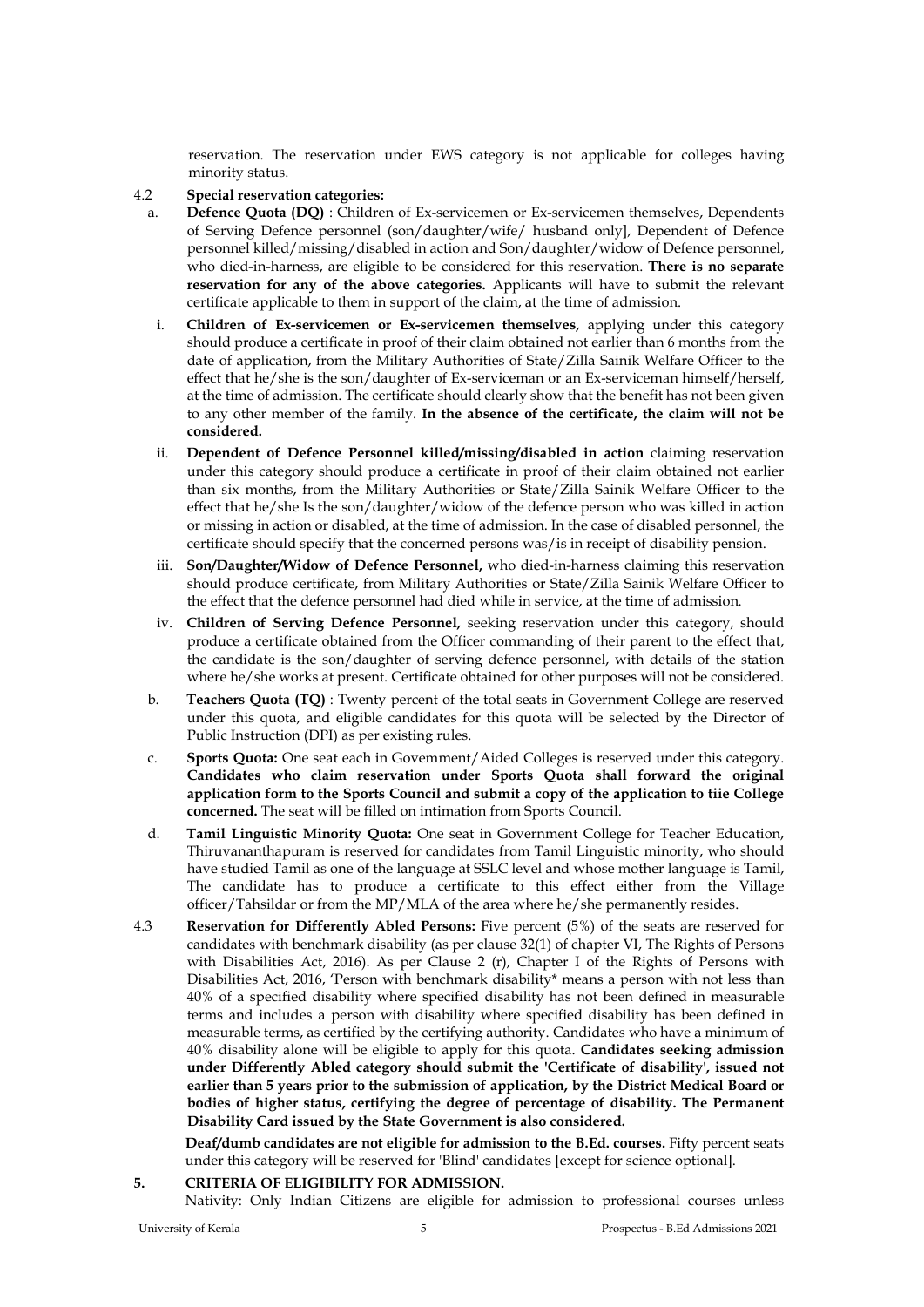otherwise notified. Holders of Persons of Indian Origin (PIO) / Overseas Citizen of India (OCI] cards will also be treated at par with Indian citizens for the limited purpose of admission. However, PIO/OCI candidates will not be eligible for any kind of reservation.

**Candidates seeking admission to the courses will be categorized as Keralite and Non-Keralite.**

- i. Keralite: A candidate of Kerala origin will be categorized as a 'Keralite'. Children of All India Service (AIS) office (Non-Keralites) allotted to Kerala cadre are deemed to be 'Keralites' as per GO (Rt) No. 822/08/H.Edn. dated 29.05.2008. But they will not be eligible for Communal/Spedal reservation.
- ii. Non-Keralite: A candidate who does not come under Keralite category will be categorized as Non-Keralite. Non-Keralite candidates will be considered against 'Open Merit' seats only and will not be eligible for Communal/Special reservation.
- iii. Candidates should be physically fit and mentally sound.
- iv. **Age: There is no upper age limit for admission to B.Ed, course**

#### **6. ACADEMIC ELIGIBILITY (GENERAL)**

- i. Candidates should have passed the BA/B.Sc Degree examination under the 10+2+3 pattern (Except B.Ed Commerce), 10+2+3+2 pattern for Commerce option from the University of Kerala or any other University recognized by the University of Kerala. [Refer the eligibility conditions prescribed for Languages and Different Optional subjects detailed at clause (8)]
- ii. Candidates who have passed their qualifying examination from Universities other than the University of Kerala should submit Eligibility/Equivalency Certificate specifically stating that their qualifying examination is recognized by the University of Kerala for seeking admission to B.Ed. Degree course (not Higher Studies) in a particular optional subject in a stream as applicable, at the time of admission.
- iii. Double or Triple main candidates or candidates who passed the Degree Examination in Vocational or Specialised Courses are also eligible for admission. However, they have to submit copy of the Equivalency/Eligibility certificate from the University of Kerala, specifically stating that, their Qualifying examination is recognized by the Universities for seeking admission to B.Ed. Degree Coursefnot Higher Studies) in a particular optional subject/in a stream as applicable, along with their application,
- iv. The minimum requirement of marks for admission to B.Ed. courses is 50% for Part 111/50% in aggregate (Part I+1I+HI together) in Bachelors' Degree (Science/Arts subjects) or 50% marks in Post-Graduation in the concerned subject

(If a candidate does not have 50% marks in part IH/in aggregate (Part I+II+III) in the subject concerned, he can be considered for admission to the B.Ed optional course concerned, if he has secured 50% marks for PG in the subject concerned)

v. Ranking of candidates shall be on the basis of marks obtained for Part ill.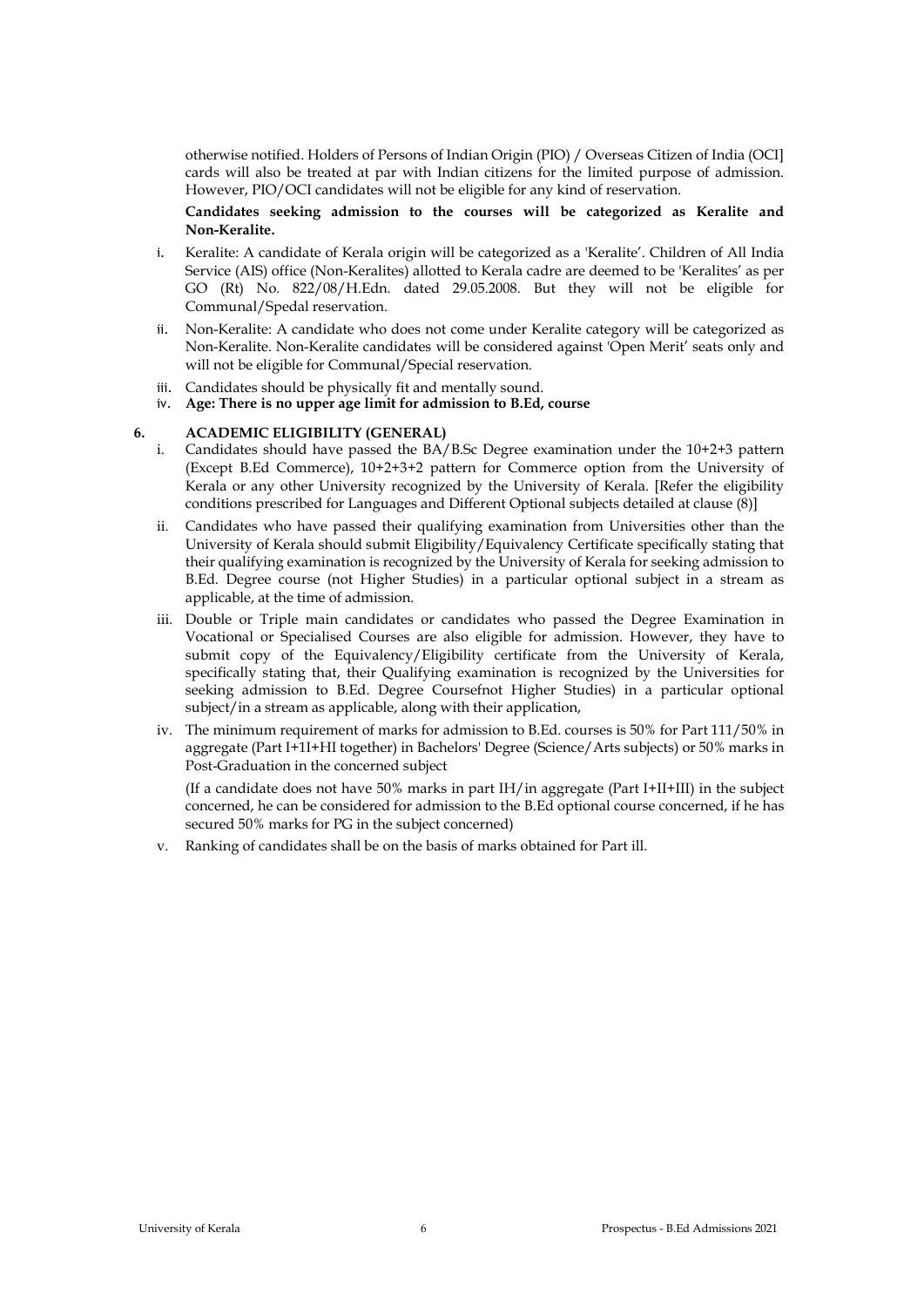vi. No rounding off of the percentage of marks to the nearest whole number is permitted.

### **{Academic eligibility should be satisfied as on the last date for submission of application. 7. RELAXATION IN MARKS**

- a. Candidates belonging to the Scheduled Caste/Scheduled Tribe (SC/ST] communities with pass, for Graduation and Post-Graduation, in the respective optional subjects, are eligible for admission.
- b. Candidates belonging to Socially and Educationally Backward Communities (SEBC) will be given 5% concession.
- c. Candidates belonging to Other Eligible Communities (OEQ will be given 5% concession.
- d. Blind candidates will be given 5% concession.{G.O(Rt) No. 301/10/H.Edn dtd 10-02-2010}

### a. CHOICE OF OPTIONAL SUBJECTS

- 8.1 The optional subject for the B.Ed. course should be same as the one, which the student has selected as main subject for graduation, or the main subject for graduation conventionally recognized to be coming under the optional chosen. **In case, the main subject is different from or convent!onally considered as not coming under the optional opted** *for* **admission, a copy of the Certificate from the University of Kerala, stating that such degree is eligible for admission to that optional for B.Ed. course, should be produced** at the time of admission
- 8.2 **Eligibility for different optional subjects:** Candidates seeking admission to the B.Ed course in a subject/stream will have to satisfy the academic eligibility applicable to the subject/stream.

### **8.2.1 Languages**

a. **English** : BA Degree in English Language and Literature/Functional English/BA Communicative English with 50% marks in Part I + II + III together / 50% marks for Part III alone or BA (Honours} Degree in *English* with 50% marks , **or**

BA Degree in English language and Literature/Functional English/BA Communicative English/ BA (Honours} Degree in *English* with Master's Degree in English Language and Literature with not less than 50% marks. or

Any other BA/B.Sc with 50% of marks for Part I English and Master's Degree in English Language and Literature with not less than 50% marks.

b. **Malayalam** : BA Degree in Malayalam Language and Literature/Malayalam and Mass Communiction with 50% marks in Part l + II + HI together / 50% marks for Part 111 alone, **or** BA Degree in Malayalam Language and Literature with Master's Degree in Malayalam Language and Literature with not less than 50% marks **or** Any other BA/B.5c with 50% of marks for Part II Malayalam and Master's Degree in Malayalam

Language and Literature with not less than 50% marks.

e. **Hindi:** BA Degree in Hindi Language and Literature with 50% marks in Part I + II + HI together / 50% marks for Part III alone.

**or**

BA Degree in Hindi Language and Literature with Master's Degree in Hindi Language and Literature with not less than 50% marks, **or**

Any other BA/B.Sc with 50% of marks for Part II Hindi and Master's Degree in Hindi Language and Literature with not less than 50% marks,

- d. **Arabic:** BA Degree in Arabic Language and Literature/Communicative Arabic/Afsal ul ulama with 50% marks in Part I + II + Hf together / 50% marks for Part III alone, **or** BA Degree in Arabic Language and Literature with Master's Degree in Arabic Language and Literature with not less than 50% marls **or** Any other BA/B.Sc with 50% of marks for Part II Arabic and Master's Degree in Arabic Language and Literature with not less than 50% marks.
- e. Tamil: BA Degree in Tamil Language and Literature with 50% marks in Part I + II + III together / 50% marks for Part III alone. **or**

BA Degree in Tamil Language and Literature with Master's Degree in Tamil Language and Literature with not less than 50% marks **or**

Any other BA/B.Sc with 50% of marks for Part II Tamil and Master's Degree in Tamil Language and Literature with not less than 50% marks.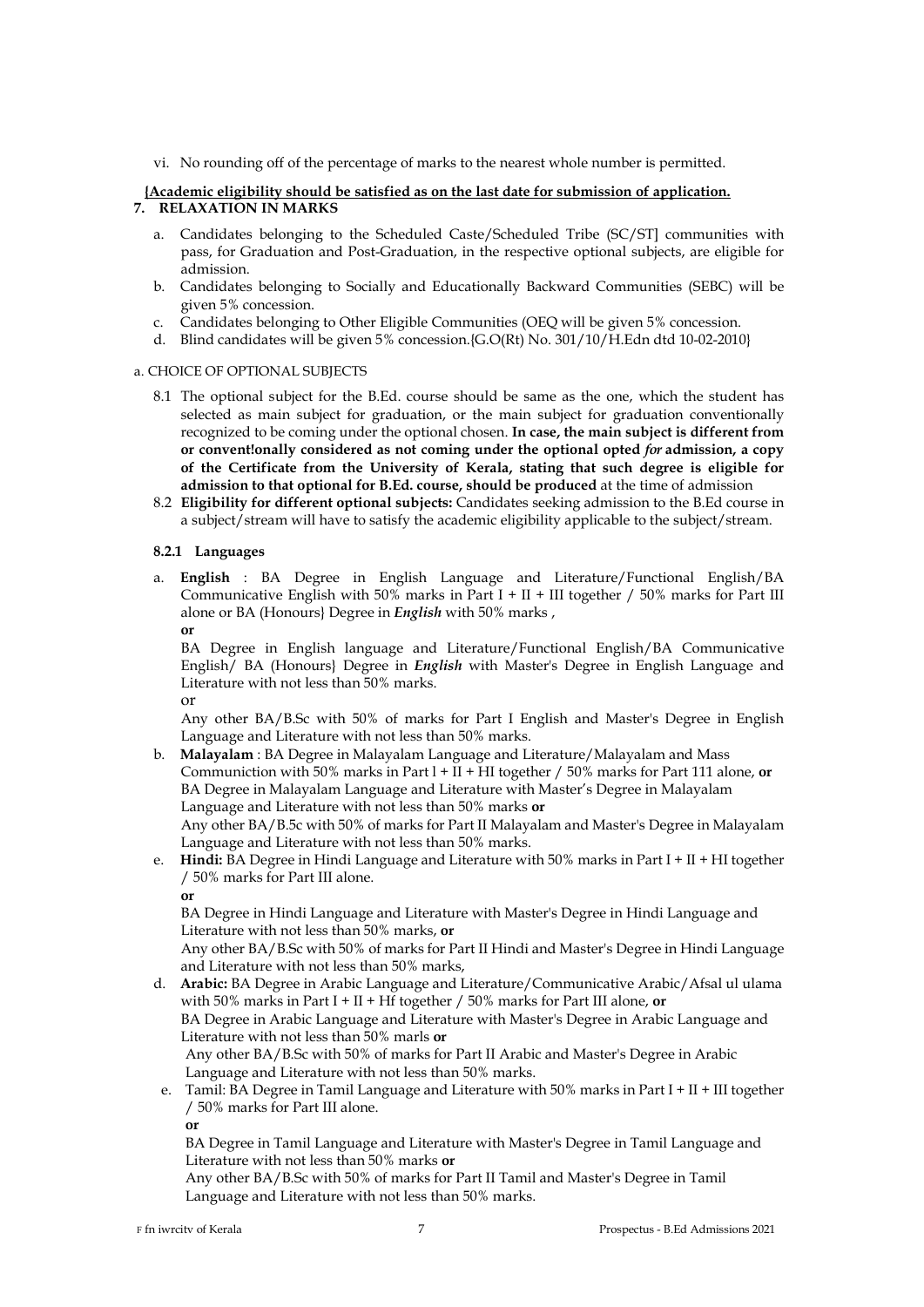f. Sanskrit: BA Degree in Sanskrit Language and Literature with  $50\%$  marks in Part I + II + III together / 50% marks for Part III alone. **or**

BA Degree in Sanskrit Language and Literature with Master's Degree in Sanskrit Language and Literature with not less than 50% marks, **or**

Any other BA/B.Sc with 50% of marks for Part II Sanskrit and Master's Degree in Sanskrit Language and Literature with not less than 50% marks.

Note : Candidates applying for the course under the language stream with a Bachelor's Degree in the subject concerned will be ranked first in that particular stream. Candidates applying for the course under any language stream based on Part I/Part II at Under Graduate level and having PG degree in the same subject as in Part 1 / Part II will be ranked only after that.

# **8.2.2 Other Optionals**

- a. **Mathematics:** B.Sc. Degree with Mathematics/Statistics/Applied Statistics as main, with 50% marks in Part I + II + III together  $/50\%$  marks for Part IN alone or M.Sc degree in Mathematics/Statistics/Applied Statistics with 50% marks. Candidates with Statistics/Applied Statistics should have studied Mathematics as one of the subjects.
- b. **Physical Sciences** : B.Sc. Degree with Physics/Chemistry/Polymer Chemistry/ Geology/ Petrochemicals/ Bio Chemistry/ Industrial Chemistry/Physics and Computer Application/ Chemistry and Industrial Chemistry as main with  $50\%$  marks in Part I + II + III together /  $50\%$ marks for Part HI alone or M.Sc degree in Physics/Chemistry/Polymer Chemistry/ Geology/ Petrochemicals/ Bio Chemistry/ Industrial Chemistry or M.Sc. Photonics (integrated} from CUSAT or M.Sc Electronics with Physics as a core/complementary subjects in graduation with 50% marks.
- c. **Natural Sciences** : B.Sc. Degree with Botany/Zoology/Biochemistry/ Plant Science/Botany and Biotechnology/Biotechnology (multimajorj/Home Science (with Zoology or Botany as subsidiary)/Aquaculture (with Biochemistry and Zoology as subsidiary]/Aquaculture (with Biochemistry and Zoology as Subsidiaries)/Biotechnology/Microbiology with 50% marks Part I + II + III together / 50% marks for Part III alone or M.Sc degree in Botany/Zoology/Biochemistry/ Plant Science/Home Science with Zoology or Botany as subsidiary in graduation /Aquaculture (with Biochemistry and Zoology as subsidiaries in graduation]/ Biotechnology/ Microbiology with 50% marks.
- d. **Social Science**: BA Degree with History/Arabic and Islamic History / Islamic History main with 50% marks in Part  $1 + II + ill$  together / 50% marks for Part III alone or BA/B.Sc Degree with Geography/Political Science/Economics/Sociology/ Psychology/

Philosophy/West Asian Studies under Part III and with 50% marks Part I + II + III together / 50% marks for Part III alone or MA/M,Sc Degree in History/ Arabic and Islamic History/ Islamic History/ Geography/ Political Sdence/Economics/ Sociology/ Psychology/ Philosophy/ West Asian Studies with 50% marks.

- e. Geography: Bachelor's degree with Geography as Main subject under Part III with 50% marks in Part  $\overline{I}$  + II + III together / 50% marks for Part HI alone or MA/MSc in Geography with 50% marks.
- f. **Commerce:** Candidates who have secured M.Com degree with not less than 50% marks alone are eligible for admission to the B.Fd. course in Commerce. Such candidates are not eligible for any other B Ed Course.  $\mathcal{R}_{\tau}$
- **9.** WEIGHTAGE/DEDUCTION:

Weightage of marks will be given to the candidate as per subsections [a] and (b). Deduction will be made as per subsection (c), from the total marks obtained in the qualifying examination in respect of candidates who had availed more than one chance for passing the qualifying examination. Weightage/deduction of marks will be effected as follows:

- a) 15 marks will be given to candidates who have First Class PG Degree, 10 marls for Second Class PG Degree and 5 marks for Third Class PG Degree in the same subject for which the candidate seeks admission. Weightage for PG marks will be given to candidates, only where minimum qualification is graduation and the PG is in the subject concerned.
- b) 10 marks each for certificate holders of National Service Scheme (NSS]/National Cadet Corps (NCCJ for participation in NSS/NCC at the degree level. Weightage marks will be added to the marks obtained in Part III of the qualifying examination.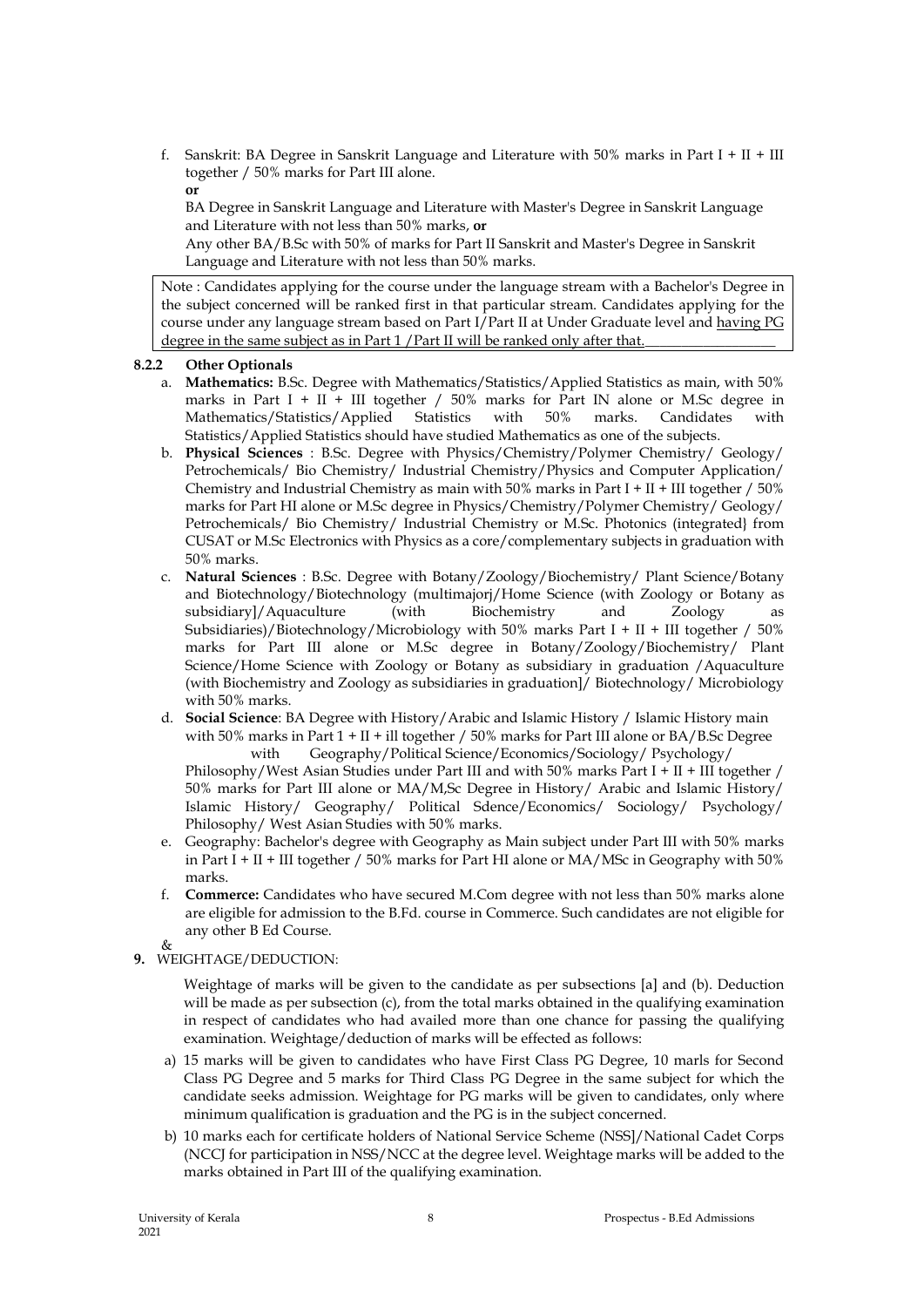### **No.t&l**

(i) In respect of candidates who want to avail bonus marks for NCC, the marks will be awarded on the basis of NCC Weightage Certificates signed by the Director and issued by the Directorate of NCC to the candidates who have secured at least 75% of attendance after having participated in its activities during the course of study (Degree or PG level).

(ii) In respect of candidates who want to avail bonus marks for NSS, the marks will be awarded on the basis of NSS Certificates signed by the Vice-Chancellor and issued by the University to volunteers who have completed 240 hours of work within a period of two years in the course of study (Degree or PG level).

(iii) **The benefit of bonus marks for purpose of admission can be availed by the candidates only under any one category (either NCC or NSSJ.**

- c) Deduction will be made from the total marks obtained for Part III by those candidates (except for SC/ST candidates) who had availed more than one chance in passing the qualifying examination as detailed below.
- (i) Second chance: 3 marks,
- (ii) Third Chance: 5 marks and
- (iii) Four or more chances: 10 marks
	- d) Weightage of 10 marks will be given to the students of University of Kerala.
	- 9.1 Resolving of Tie : In the case of tie in the index mark (including weightage/deduction) the candidate who has scored more marks in Part I/Part II English will be placed higher in ranking. If the tie persists, the percentage of total marks for the qualifying examination will be considered for breaking the tie. If the tie still persists, the age of candidates will be taken into account, the older being placed higher in the ranking. If the tie persists again, then the alphabetical order of the name of the candidates will be taken into account (Eg. A has a higher priority than B and so on).

# **10. HOW>QAPPLY**

- **10.1** (a) Any caniH^ate who wishes to join B.Ed Programme in colleges affd+^ted to University of Kerala sfrauld compulsorily register online at http://admigsidns.keralauniversity.ac.in.
	- (b) The site is optuhized with the latest versions of Mozillajhimox, Google chrome etc.
	- (c) The candidates areh< | vised to enable "JavaScrippfe€fore proceeding with the Registration.
	- (d) Read the instructions carefiMly befpj^roceeding with the registration.
	- (e) Do not press "back1' button dpem&the process of registration.

#### **10.2 a. Generating ApplicatjoriNumber mid Password**

The first Ed online registration processes generating application number and passvmpdTFor this, the candidates have to click onGlick here for Registration" button available in the PG page of the website www.admissions-keralauniversity.ac.in. After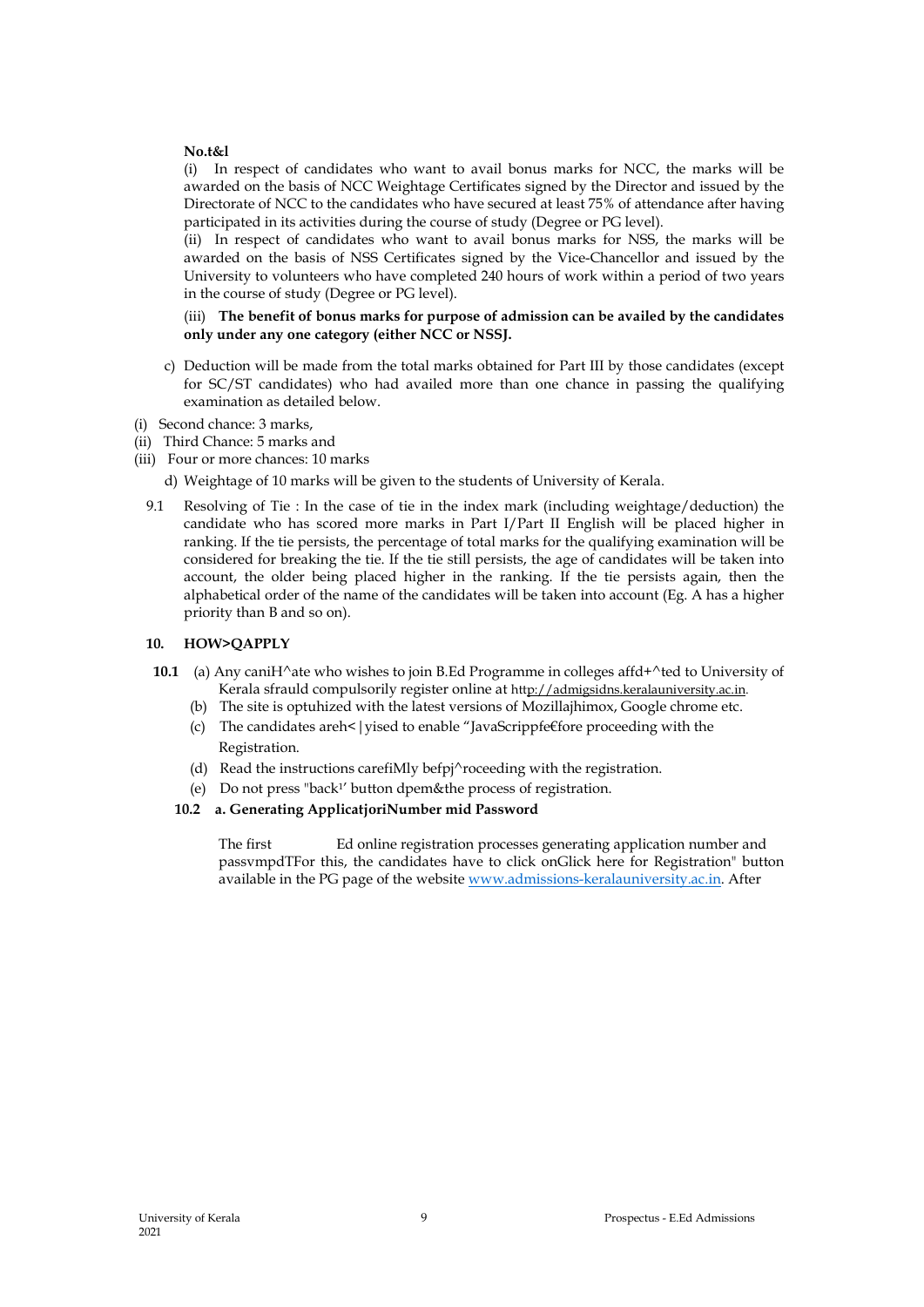• After complef within a periot examinatlonT

# **12. FEE STRUCTURE**

| <b>Fees Structure</b> |                                                                  | <b>Government and Aided Colleges</b>                                                                                          | <b>Self-Financing Colleges</b>                                                                                                         |
|-----------------------|------------------------------------------------------------------|-------------------------------------------------------------------------------------------------------------------------------|----------------------------------------------------------------------------------------------------------------------------------------|
| Annual Tuition Fee    |                                                                  | $Rs. 2100/-$                                                                                                                  | Rs. 29,000/-                                                                                                                           |
|                       | [B] Fee structure of KUCTEs                                      |                                                                                                                               |                                                                                                                                        |
| SI. No. Fee           |                                                                  | I Year                                                                                                                        | II Year                                                                                                                                |
| 1                     | Tuition fee                                                      | Rs,31,500/- to be paid in two<br>installments of Rs.13,650/- in<br>the 1st semester and<br>Rs.17,850/- in the 2nd<br>semester | $\text{Rs}.31,500/$ - to be paid in two<br>installments of Rs.13,650/-in<br>the 3rd semester and<br>$Rs.17,850/$ - in the 4th semester |
| 2                     | Caution Deposit                                                  | 525/-                                                                                                                         |                                                                                                                                        |
| 3                     | Special fee 1                                                    | 2415/-                                                                                                                        | 2415/-                                                                                                                                 |
| $\overline{4}$        | Special fee 2 (Fee due $1\overline{130/-}$<br>to the University] |                                                                                                                               |                                                                                                                                        |
|                       | Total                                                            | 35,570/-                                                                                                                      | 33,915/-                                                                                                                               |

# **Fee due to the University**

Any candidate (except SC/ST] who get admission shall compulsorily remit the below mentioned University admission fee for taking admission in the college.SC/ST candidates should remit the Premium for Student Care Fund of Rs.200/- (onetime payment for two years] and Women's Study Unit Fee of Rs30 (onetime payment for two years], at the time of admission. (The colleges shall collect the fee due to the University from the candidates at the time of admission itself and the same shall be remitted to KUF]

|    | SI. No Particulars of the Fee to be remitted              | Amount                          |  |
|----|-----------------------------------------------------------|---------------------------------|--|
|    |                                                           |                                 |  |
| 1. | Medical Inspection Fee(onetime payment for two years]     | Rs.20/-                         |  |
| 2. | Sports Affiliation Fee (onetime payment for two years]    | $Rs.150/-$                      |  |
| 3. | University Union Fee (onetime payment for two years]      | $Rs.120/-$                      |  |
| 4. | Students Aid Fund Fee (onetime payment for two years]     | $Rs.60/$ -                      |  |
| 5. | Student care fund (onetime payment for two years]         | $Rs.200/ -$                     |  |
| 6. | Women's Study Unit Fee(onetime payment for two years]     | Rs.30/-                         |  |
| 7. | Students Affiliation Fee: (onetime payment for two years] | $Rs. 550/-$                     |  |
|    | TOTALAMOUNT                                               | $\overline{\text{Rs: }1130}$ /- |  |

*As per UO.No.Ac.D/01/2019 dtd. 09.0S.2019, out of the prevailing special fees collected by the KUCTEs, the components of special fees collected from all students shall be* **remitted** *separately to KUF.*

*Note: The fee structure is subject to modification as per the direction from the Government*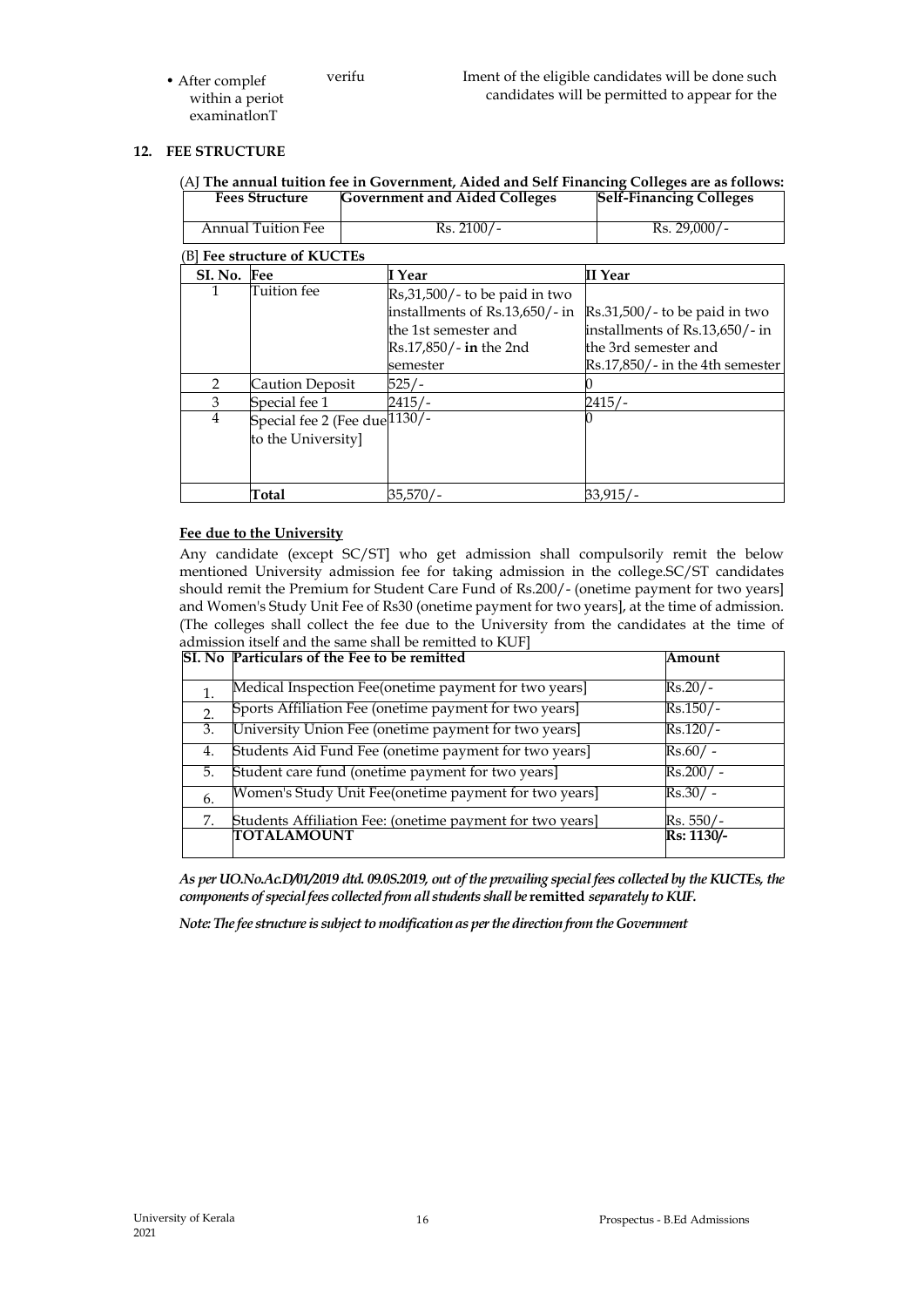# **13. CERTIFICATES/DOCUMENTS TO BE SUBMITTED AT THE TIME OF ADMISSION**

All candidates who take admission in a college shall submit the following documents before the Prinripal/Head of the College/Institution concerned- **No additional time will be granted to the candidates for submitting the documents at the time of admission.**

- a. Print out of completed online application.
- b. The original fee receipt / transaction slip towards Registration fee.
- c. Original and a self-attested photocopy of the SSLC or any relevant school records to prove date of birth.
- d. Original and a self-attested photocopy of the mark lists of all parts of the qualifying examination (s) and Degree/Provisional certificate.
- e. Certificate to prove nativity if applicable
- f. TC from the Institution last attended.
- g. Course & Conduct Certificate,
- h. Migration Certificate from the University last studied.
- i. Certificates from the village officer namely "The applicant belonging to Anthyodaya Anna Yojana (AAY) and Priority House Hold (PHH) category' or "The income or assets certificate for Economically Weaker Sections (EWSsj in General Category for candidates under EWS category.
- j. Caste/Community Certificate for candidates under Scheduled Castes/ Scheduled Tribes quota.
- k. Non Creamy Layer Certificate in the case of SEBC candidates.
- l. Non Creamy Layer Certificate in the case of OEC candidates claiming vacant SC/ST seats.
- m. Non Creamy Layer Certificate/Community Certificate in the case of OEC candidates claiming fee concession.
- n. Community Certificate and Income Certificate in the case of candidates eligible for OEC educational assistance (Annexure VA]
- o. Original certificates in support of Special reservation, if applicable.
- p. Original and a copy of the Equivalency Certificate and Eligibility Certificate from the University of Kerala, *specifically* stating that, their Qualifying examination is recognized for seeking admission to B.Ed. Degree course *(hot Higher Studies/Employemcnt purpose}* in a

**If a candidate gets allotment in their higher options, the TC issuing institution shall issue the duly attested copy of the original TC (UG/PG/others) surrendered by the candidate, along with the TC issued by the institution concerned.. When the original documents are forwarded to the University for verification, the copy of this original TC of the candidate**  may also be forwarded. The Principals of the colleges concerned may ensure the same.

particular optional subject/in a stream as applicable, in case *of* double or triple main candidates/ or candidates who have passed the degree examination in Vocational or specialized courses.

- q. Original and a self-attested photocopy of NSS/NCC certificate at degree level, if applicable.
- r. Undertaking from the students as per the provisions of anti-ragging verdict by the Hon'ble Supreme Court of India. (Annexure VI)
- s. Any other relevant certificate for any claim made in the application.

**\_\_\_\_\_\_\_\_\_\_\_\_\_\_\_\_\_\_\_\_\_\_\_\_\_\_\_\_\_\_\_\_\_\_\_\_\_\_\_\_\_\_\_\_\_\_\_\_\_\_\_\_\_\_\_\_**

# **14. VERIFICATION OF DOCUMENTS**

The Principals of the colleges shall be personally responsible for the verification of original documents and satisfaction of the correctness of the records produced by the candidate at the time of seeking admission in the college.

In the case of students from other Universities, **Eligibility** Certificate from University of Kerala *specifically* stating that, their Qualifying examination is recognized for seeking admission to B.Ed. Degree course *(not Higher Studies/Employement purpose)* in a particular optional subject/in a stream is mandatory at the time of admission to the course.